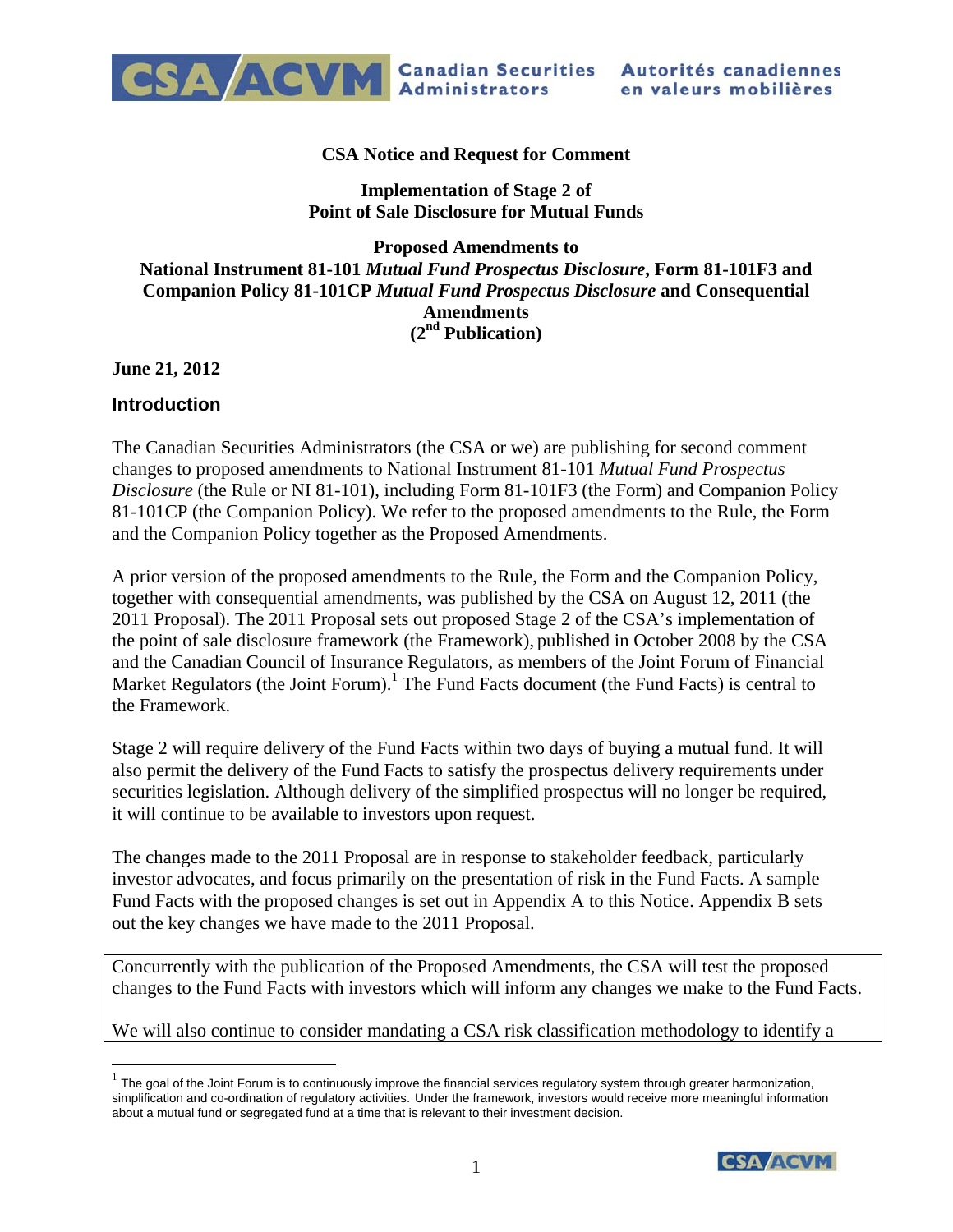CSA ACVM Canadian Securities Autorités canadiennes

mutual fund's risk level on the scale prescribed in the Fund Facts. The CSA will publish for comment any proposed requirements that would prescribe a risk classification methodology for mutual funds.

The text of the Proposed Amendments is included in annexes to this Notice and is available on the websites of members of the CSA, together with proposed consequential amendments to:

- National Instrument 81-102 *Mutual Funds* (NI 81-102);
- Form 81-101F1 *Contents of Simplified Prospectus*; and
- Form 81-101F2 *Contents of Annual Information Form*.

We expect the Proposed Amendments and consequential amendments to be adopted in each jurisdiction of Canada, following the satisfaction of applicable Ministerial approval requirements. In some jurisdictions, legislative amendments may need to be sought and enacted prior to implementing the Proposed Amendments and consequential amendments.

## **Background**

On June 16, 2010, the CSA published CSA Staff Notice 81-319 *Status Report on the Implementation of Point of Sale Disclosure for Mutual Funds*, which outlined the CSA's decision to implement the Framework in three stages.

Stage 1 was completed on January 1, 2011 when amendments to NI 81-101 came into force. These amendments, published on October 6, 2010, require mutual funds subject to NI 81-101 to produce and file a Fund Facts and make it available on the mutual fund's or mutual fund manager's website. The Fund Facts must also be delivered or sent to investors free of charge upon request.

Stage 2, now underway, proposes amendments to NI 81-101 to allow delivery of the Fund Facts to satisfy the prospectus delivery requirements under securities legislation to deliver a prospectus within two days of buying a mutual fund.

In Stage 3, the CSA will publish for further comment any proposed requirements that would implement point of sale delivery for mutual funds. As part of Stage 3, we will consider the applicability of a summary disclosure document and point of sale delivery for other types of publicly offered investment funds.

You can find additional background information and other Joint Forum publications on the topic of point of sale disclosure for mutual funds and segregated funds on the Joint Forum website at www.jointforum.ca and on the websites of members of the CSA.

# **Substance and Purpose of the Proposed Amendments**

We know that many investors do not use the information in the simplified prospectus because they have trouble finding and understanding the information they need. Research on investor preferences for mutual fund information, including our own testing of the Fund Facts, indicates

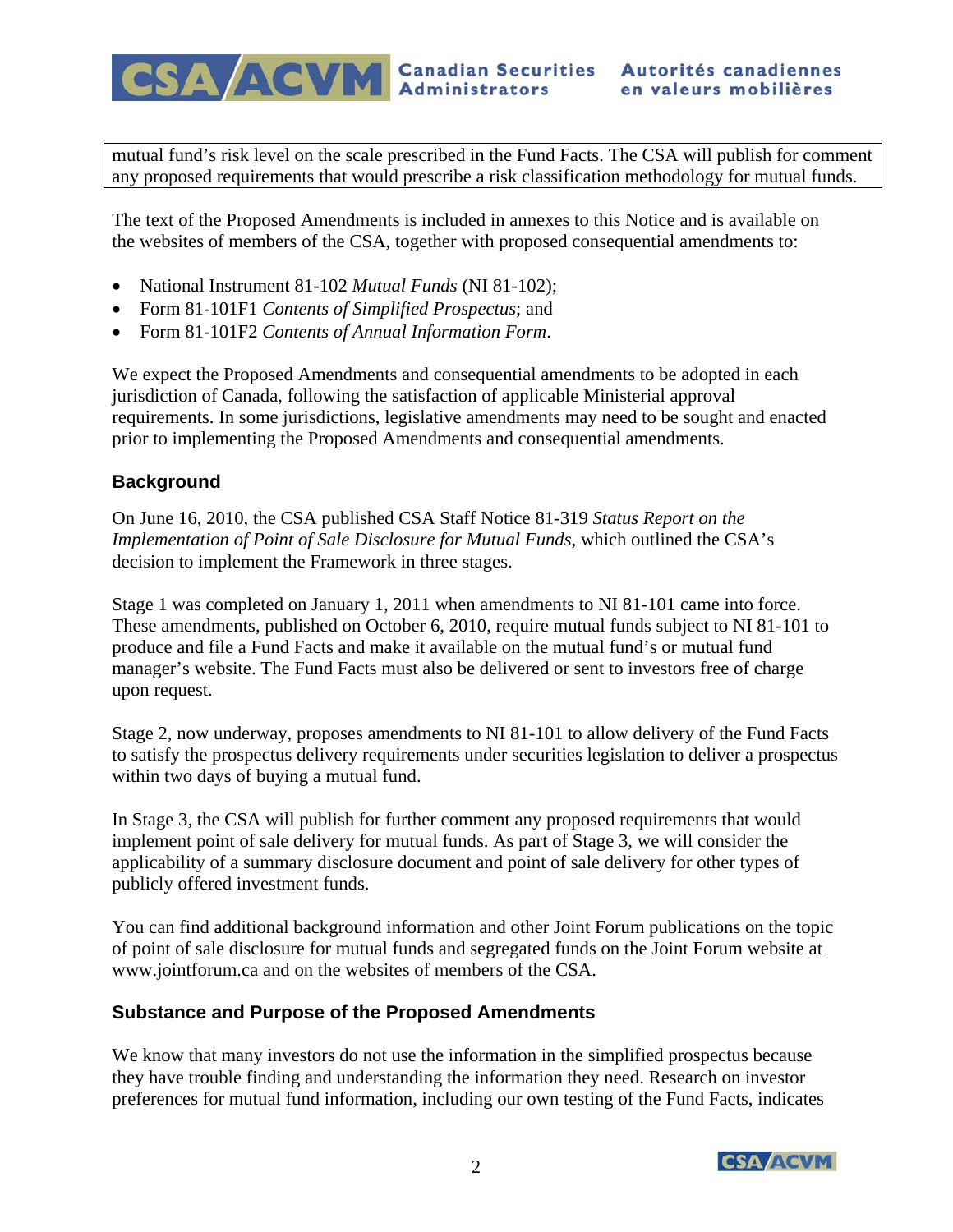investors prefer to be offered a concise summary of key information.<sup>2</sup> Financial literacy research further reinforces the need for clear and simple disclosure.

The CSA designed the Fund Facts to make it easier for investors to find and use key information. It is in plain language, no more than two pages double-sided and highlights key information important to investors. The format provides investors with basic information about the mutual fund, followed by a concise explanation of mutual fund expenses and fees, dealer compensation and the investor's rights. Introductory text specifies that more detailed information about the mutual fund is available in its simplified prospectus.

The Proposed Amendments are an important step in the implementation of this investor-focused initiative. Investors will be able to review key information about the potential benefits, risks and costs of investing in a mutual fund in an accessible format at a time that is relevant to their investment decision. We also think familiarity with the Fund Facts may assist investors in their decision-making process and in discussions with dealer representatives, and highlight for investors where they can find further information about the mutual fund.

# **Changes to the 2011 Proposal**

We received 12 comment letters on the 2011 Proposal. Copies of the comment letters have been posted on the Ontario Securities Commission website at www.osc.gov.on.ca. Copies are also available from any CSA member. You can find the names of the commenters and a summary of the comments and our responses in Appendix C to this Notice.

We have considered all of the comments. In response to the comments, the CSA have proposed a number of changes to the presentation of risk in the Fund Facts to enhance the current disclosure. For illustrative purposes, a sample Fund Facts with the proposed changes is set out in Appendix A to this Notice.

Concurrently with the publication, the CSA will test the Fund Facts with investors to better inform our decision on what changes to make.

# **Summary of the Proposed Amendments**

 $\overline{a}$ 

You can find a summary of the key changes we made to the 2011 Proposal set out in Appendix B to this Notice. As indicated, the key changes we have made to the Proposed Amendments relate to the content of the Fund Facts, notably, the presentation of risk.

Appendix B to this Notice also raises some specific issues for comment related to the changes.

 $^2$  You can find a list of the research, studies and other sources that the Joint Forum reviewed and relied on in developing the point of sale disclosure framework in Appendix 4 to the proposed framework (the proposed Framework), published in June 2007. The proposed Framework is available on the Joint Forum website and on the websites of members of the CSA. The *Fund Facts Document Research Report* prepared by Research Strategy Group can be found in Appendix 5 to the proposed Framework.

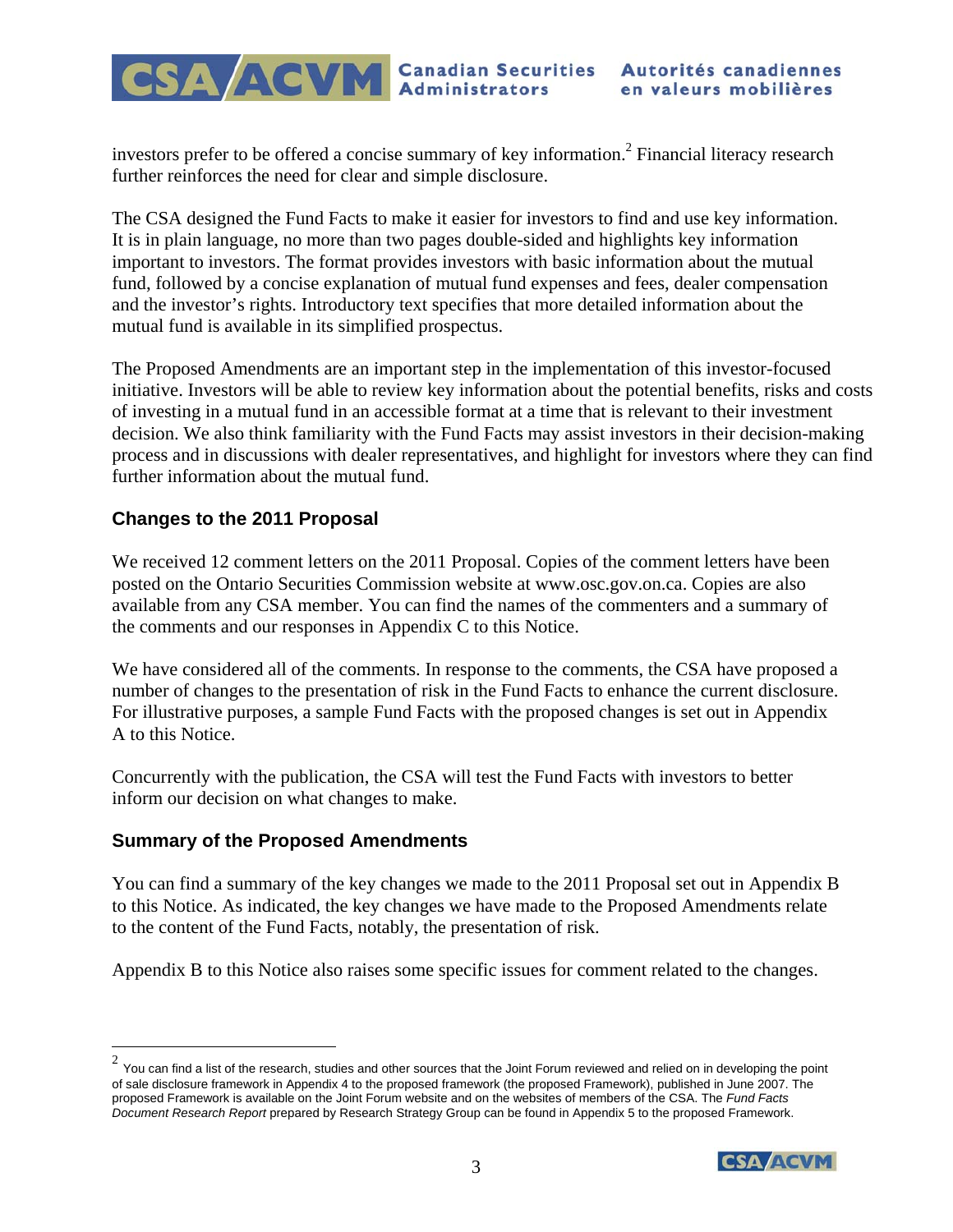

# **Alternatives Considered**

The earlier publications by the Joint Forum outlined the alternatives we considered, as members of the Joint Forum, in developing the point of sale disclosure regime for mutual funds contemplated by the Proposed Amendments. These publications also set out the pros and cons to each alternative. You can find these documents on the Joint Forum website and on the websites of members of the CSA.

# **Anticipated Costs and Benefits**

The earlier publications by the Joint Forum and CSA outlined some of the anticipated costs and benefits of implementation of the point of sale disclosure regime for mutual funds contemplated by the Framework. We consider these costs and benefits to still be valid. Overall, we continue to believe that the potential benefits of the changes to the disclosure regime for mutual funds as contemplated by the Proposed Amendments are proportionate to the costs of making them.

You can find these documents on the Joint Forum website and on the websites of members of the CSA.

## **Consequential Amendments**

#### **National amendments**

Proposed amendments to NI 81-102 are set out in Annex C to this Notice.

### **Local amendments**

Elements of local securities legislation may need to be amended in conjunction with the implementation of the Proposed Amendments. The provincial and territorial securities regulatory authorities may publish these proposed local amendments separately in their jurisdictions. These local changes may be to rules/regulations or to statutes. If statutory amendments are necessary in a jurisdiction, these changes will be initiated and published by the local provincial government.

Proposed consequential amendments to rules or regulations in a particular jurisdiction or publication requirements of a particular jurisdiction are in an Annex D to this Notice published in that particular jurisdiction.

Some jurisdictions may need to modify the application of the Proposed Amendments using a local implementing rule. Jurisdictions that must do so will separately publish the implementing rule.

### **Unpublished Materials**

In developing the Proposed Amendments and consequential amendments, we have not relied on any significant unpublished study, report or other written materials.

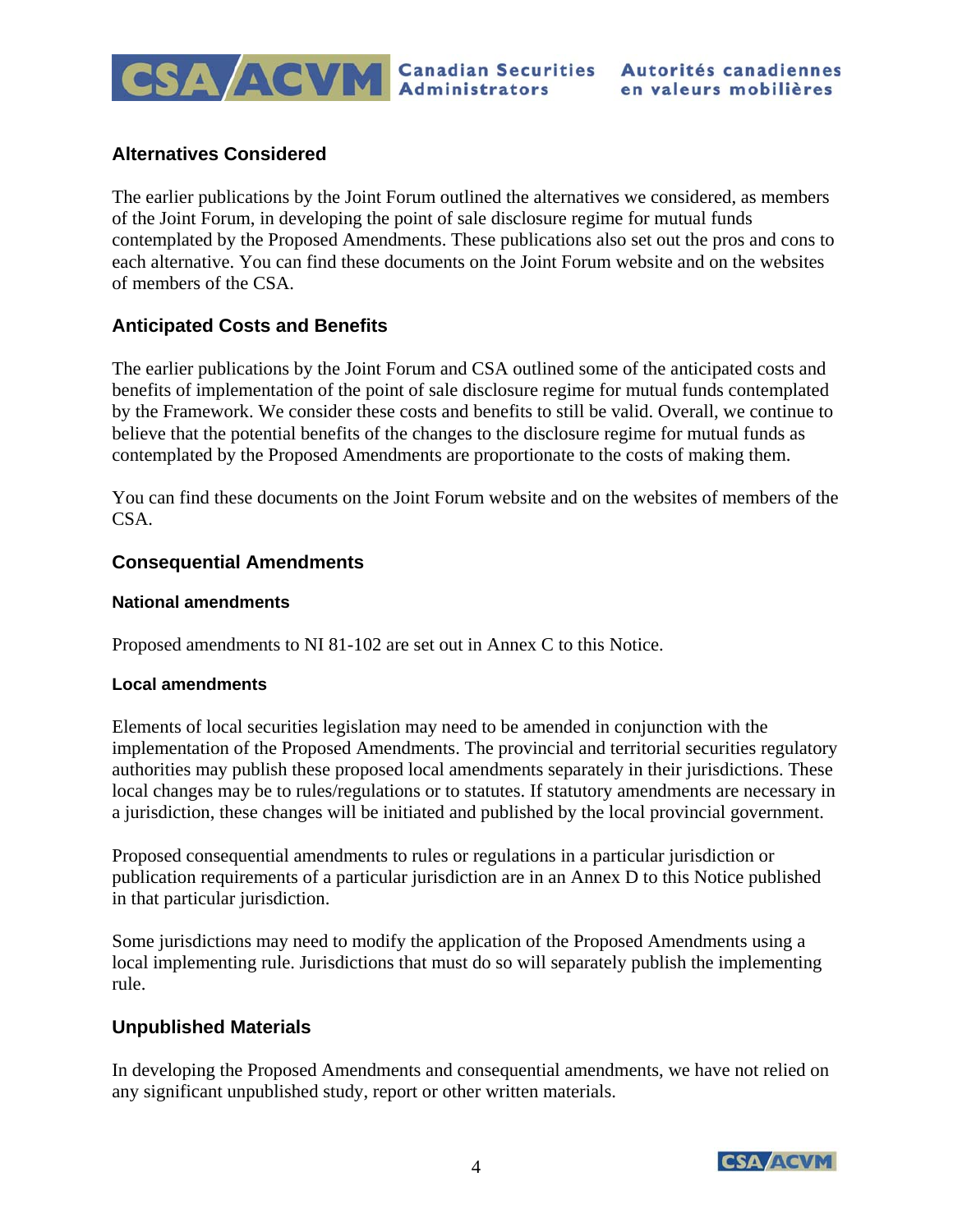

## **Request for Comments**

We would like your input on the Proposed Amendments and consequential amendments. We have raised specific issues for comment in Appendix B to this Notice. We also welcome your comments on other aspects of the Proposed Amendments.

## **Deadline for Comments**

Your comments must be submitted in writing by **September 6, 2012**.

We cannot keep submissions confidential because securities legislation in certain provinces requires publication of a summary of the written comments received during the comment period. All comments will be posted on the OSC website at www.osc.gov.on.ca.

Please send your comments electronically in Word, Windows format.

## **Where to Send Your Comments**

Please address your comments to the following CSA members:

British Columbia Securities Commission Alberta Securities Commission Saskatchewan Financial Services Commission Manitoba Securities Commission Ontario Securities Commission Autorité des marchés financiers New Brunswick Securities Commission Registrar of Securities, Prince Edward Island Nova Scotia Securities Commission Superintendent of Securities, Newfoundland and Labrador Superintendent of Securities, Northwest Territories Superintendent of Securities, Yukon Superintendent of Securities, Nunavut

Please send your comments **only** to the addresses below. Your comments will be forwarded to the other CSA members.

The Secretary Ontario Securities Commission 20 Queen Street West 19th Floor, Box 55 Toronto, Ontario M5H 3S8 Fax: 416-593-2318 Email: comments@osc.gov.on.ca

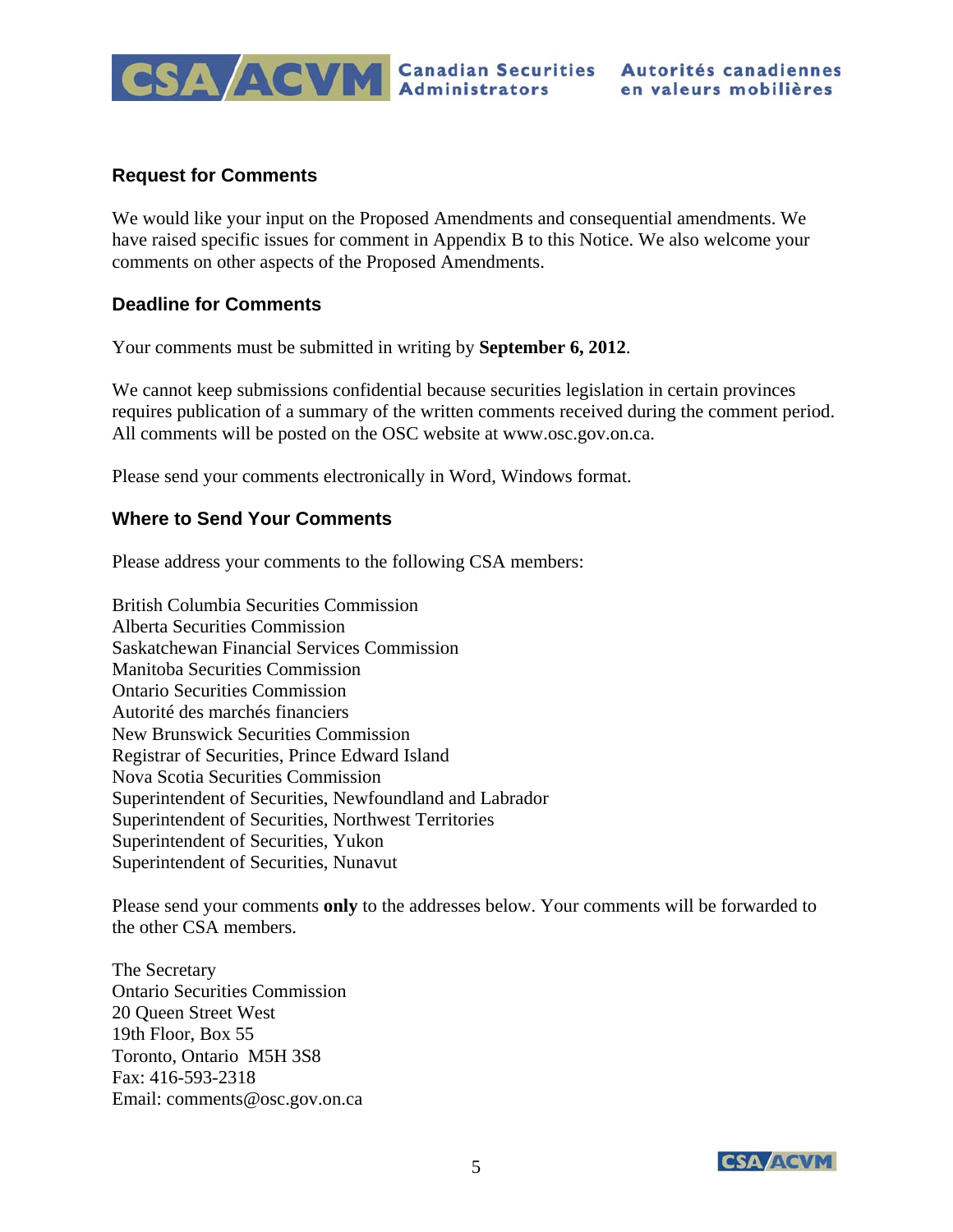CSA ACVM Canadian Securities Autorités canadiennes

Me Anne-Marie Beaudoin Corporate Secretary Autorité des marchés financiers 800, square Victoria, 22e étage C.P. 246, tour de la Bourse Montréal (Québec) H4Z 1G3 Fax : 514-864-6381 E-mail: consultation-en-cours@lautorite.qc.ca

# **Questions**

Please refer your questions to any of the following CSA staff:

Christopher Birchall Senior Securities Analyst Corporate Finance British Columbia Securities Commission Phone: 604-899-6722 E-mail: cbirchall@bcsc.bc.ca

Bob Bouchard Director and Chief Administration Officer Manitoba Securities Commission Phone: 204-945-2555 E-mail: Bob.Bouchard@gov.mb.ca

Rhonda Goldberg Director, Investment Funds Branch Ontario Securities Commission Phone: 416-593-3682 Email: rgoldberg@osc.gov.on.ca

George Hungerford Senior Legal Counsel, Legal Services, Corporate Finance British Columbia Securities Commission Phone: 604-899-6690 Email: ghungerford@bcsc.bc.ca

Ian Kerr Senior Legal Counsel, Corporate Finance Alberta Securities Commission Phone: 403-297-4225 E-mail: Ian.Kerr@asc.ca